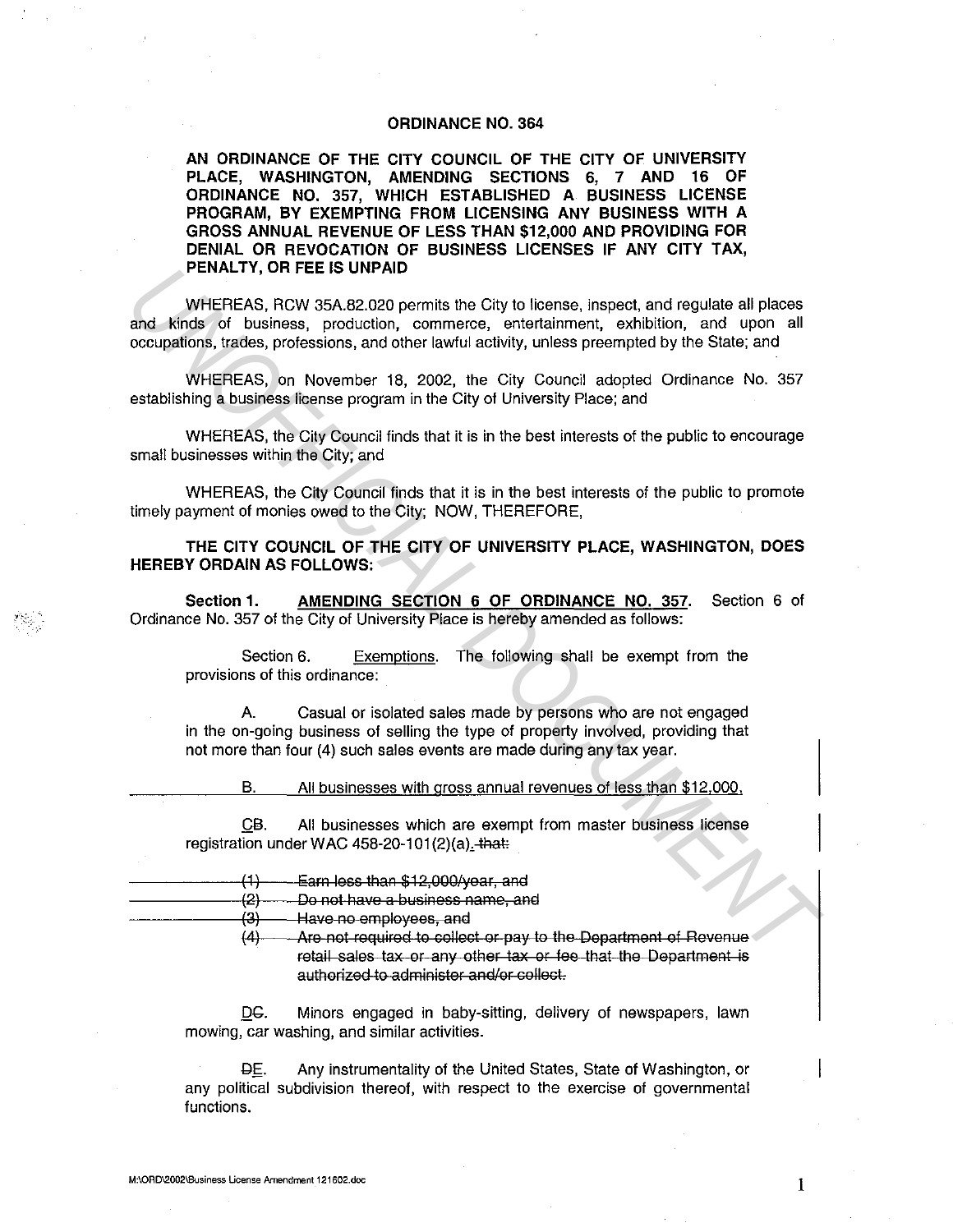E€. All special events sponsored by the City, but not to include participating commercial peddlers.

\_Qi;. Non-profit organizations, including but not limited to religious, civic, charitable, benevolent, non-profit, cultural or youth organizations.

**Section 2. AMENDING SECTION 7 OF ORDINANCE NO. 357.** Section 7 of Ordinance No. 357 of the City of University Place is hereby amended as follows:

Section 7. Processing Procedure. The City Clerk shall issue registrations in the name of the City to all persons qualified under the provisions of this article and shall:

A. Adopt all forms and prescribe the information required to implement this ordinance including, but not limited to, annual gross revenue declarations.

B. The City Clerk shall establish procedures to carry out the business license exemption program and shall obtain a sworn declaration from business owners or managers that the business meets the exemption criteria of Section 6 above.

CB. Submit all applications to the Community and Economic Development Department, Planning Division,-and Building Division, and Finance Division; the Police Department; and/or the Fire District; and any other City Department or Division as necessary for their endorsements as to compliance by applicant with all City regulations which they have the duty of enforcing. Ordinance No. 357 of the City of University Place is hereby amended as follows:<br>
Section 7: <u>Processing Procedure</u><br> **Section in the name of the City of all drems and prescribe the provisions**<br>
of this article and shall:<br>

DC. Notify any applicant of the acceptance or rejection of the application and shall, upon denial of any registration, state in writing the reason for rejection and the process for appeal.

 $E$ Deny any application for registration upon written findings:  $(1)$ that the granting would be detrimental to public peace, health, or welfare; $\frac{1}{2}$ that such application for registration is not in compliance with any applicable City regulation; or (3) that the applicant has not paid any applicable tax penalty or fee imposed by the City.

E€. When any such registration is denied, the applicant may appeal such decision to the Hearing Examiner pursuant to the process described in Section 19.

GF. When a registration issuance is denied as well as any action instituted by the applicant to compel its issuance, such applicant shall not engage in the business for which the registration was refused unless or until the registration is issued pursuant to an administrative or judicial judgment.

**Section 3. AMENDING SECTION 16 OF ORDINANCE NO. 357.** Section 16 of Ordinance No. 357 of the City of University Place is hereby amended as follows:

Section 16. Revocation; Suspension; Denial. A registration issued under this ordinance may be revoked, suspended, or denied for any one or more of the following reasons: